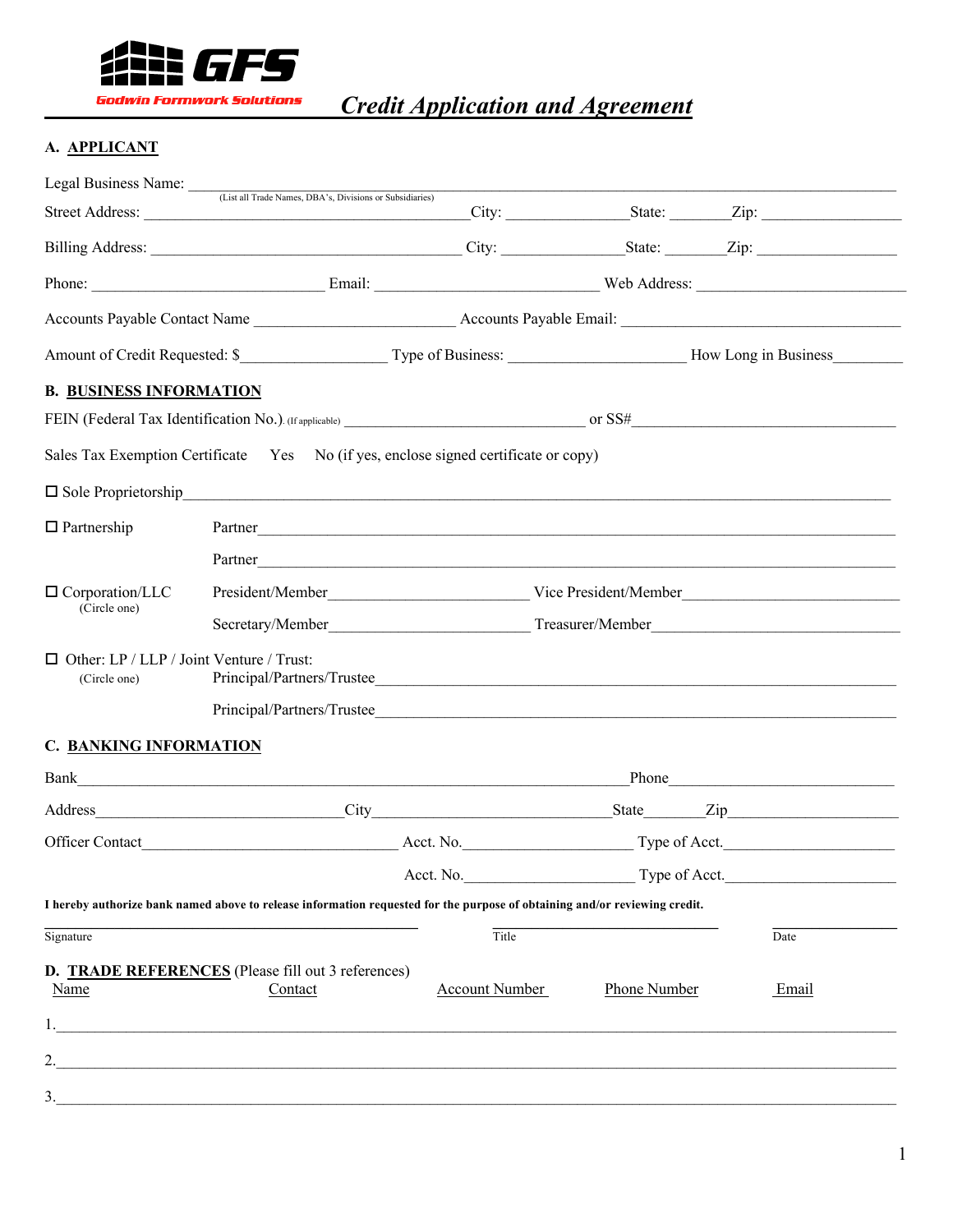The preceding information is for the purpose of obtaining credit and is warranted to be true. I/We hereby authorize **Godwin Formwork Solution Inc,** to investigate all references and customary credit information sources including consumer credit reporting repositories (See Consent to Obtain Consumer Credit Report below) regarding my/our credit and financial responsibility for the purpose of obtaining credit and for periodic review for the purpose of maintaining the credit relationship.

CREDIT POLICY: Statements are rendered as of the **30 days** C.O.D. restrictions may be placed on any past due account. All lease agreements are per GFS prevailing terms and conditions on page 3 of this document.

CREDIT TERMS: All invoices are due **30 days**. A service charge of one- and one-half percent (1½ %) per month, or eighteen percent (18%) per annum may be assessed on delinquent invoices but not to at any time exceed the highest legal rate of interest legally allowed.

VENUE: All amounts due for purchases from (**Godwin Formwork Solutions)** are payable at (**Godwin Formwork Solutions).** It is further understood that this agreement is entered into in the state of **Oklahoma** county of **Oklahoma** and is governed by the laws of the state of **Oklahoma\_.**

CHANGE OF OWNERSHIP: I/We understand that we must notify (Godwin Formwork Solutions) in writing and by certified mail of any change in ownership, the name of the business or structure of the business under which credit is established.

COLLECTION AND ATTORNEY FEES: In the event of default, and if this account is turned over to an agency and/or an attorney for collection, the undersigned agrees to pay all reasonable attorney fees, and/or costs of collection whether suit is filed.

CERTIFICATE OF USE: I/We certify that this request is for the extension of credit for business purposes only and not for the extension of credit for personal, family or household purposes.

## AUTHORITY OF SIGNATURE AND TITLE:

The person executing this agreement has the authority to bind the customer and is authorized by the customer to enter the credit application and lease terms and conditions:

> Firm Name Signature: \_\_\_\_\_\_\_\_\_\_\_\_\_\_\_\_\_\_\_\_\_\_\_\_\_\_\_\_\_\_\_\_\_\_\_\_\_\_\_\_\_\_\_\_\_\_\_\_\_\_\_\_\_\_\_\_\_\_\_ Date\_\_\_\_\_\_\_\_\_\_\_\_\_ Print Name of Signor: <br>
> Title Date

#### **CONSENT TO OBTAIN CONSUMER CREDIT REPORT**

**The undersigned individual who is principal proprietor or partner of the entity applying for business credit, and therefore desirous of a business relationship with Godwin Formwork Solutions , recognizing that his or her individual credit history may be a factor in the evaluation of the credit history of the applicant, hereby consents to the use of the consumer credit report of the undersigned by Godwin Formwork Solutions as may be necessary in the credit evaluation process and for periodic review for the purpose of maintaining the credit relationship.**

| Sign Name | Print Name | Date |
|-----------|------------|------|
| Sign Name | '∤rım      |      |
|           | Name       | Date |
| $\circ$   |            |      |

### **PERSONAL GUARANTEE**

For valuable consideration, the receipt of which is acknowledged, including but not limited to the extension of credit by **Godwin Formwork Solutions** to to the undersigned, individually, jointly and severally, unconditionally guarantee(s) to (**Godwin**<br>Formwork Solutions) the full and prompt payment by

**Formwork Solutions)** the full and prompt payment by which Guarantor presently or hereafter may have to **Godwin Formwork Solutions** and payment when due of all sums presently or hereafter owing by Guarantor to **Godwin Formwork Solutions** Guarantor agrees to indemnify **(Godwin Formwork Solutions.)** against any losses **( Godwin Formwork Solutions)** may sustain and expenses **(Godwin Formwork Solutions)** may incur as a result of any failure of Guarantor to perform including reasonable attorneys' fees and all costs and other expenses incurred in collecting or compromising any indebtedness of debtor guaranteed hereunder or in enforcing this guaranty against guarantor. This shall be a continuing Guaranty. Diligence, Demand, Protest or notice of any kind is waived. It shall remain in full force until guarantor delivers to **(Godwin Formwork Solutions)** written notice revoking it as to indebtedness incurred after such delivery. Such delivery shall not affect any of guarantor's obligations hereunder with respect to indebtedness heretofore incurred.

**The undersigned personal guarantor, recognizing that his or her individual credit history may be a necessary factor in the evaluation of this personal guarantee, hereby consents to and authorizes the use of a consumer credit report on the undersigned, by the above-named business credit grantor, from time to time as may be needed, in the credit evaluation process.**

| Sign Name | Print Name | Date |  |
|-----------|------------|------|--|
| Sign Name | Print Name | Date |  |
| Witness   |            |      |  |

2